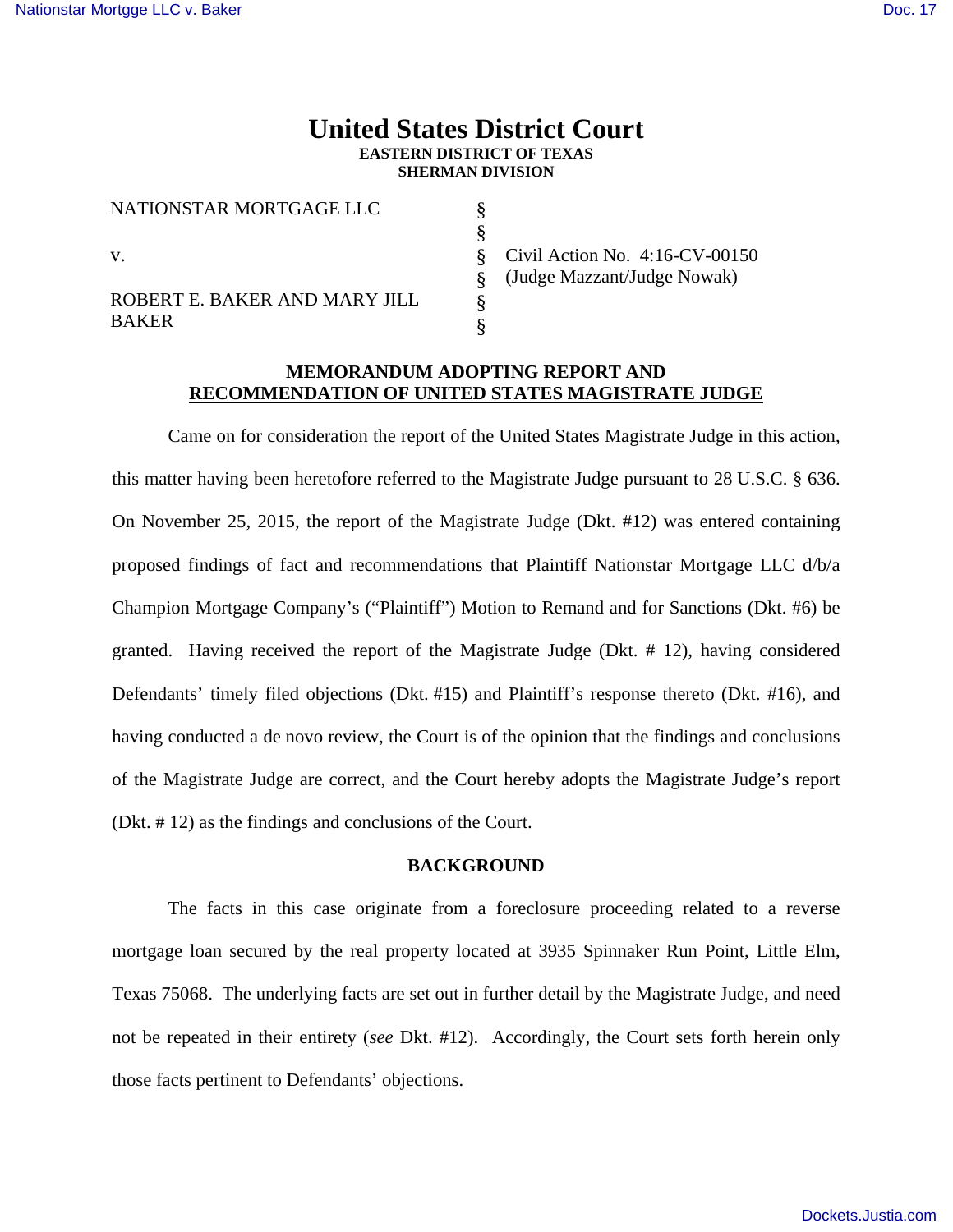This case was previously removed and remanded (Cause No. 4:15-CV-455), and has now been removed to this District by Defendants Robert E. Baker and Mary Jill Baker ("Defendants") for a second time (*see* Dkt. #1). Defendants are citizens of Texas, and Plaintiff, a limited liability company, is headquartered in Texas and wholly owned by two Delaware limited liability companies, which in turn are wholly owned by Nationstar Mortgage Holdings, Inc., a Delaware corporation (Dkts. #6 at 4; #9 at 3; *see also* Cause No. 4:15-CV-455, Dkt. #10 at 4). As such Nationstar is a citizen of both Delaware and Texas (Dkt. #6 at 4; *see also* Cause No. 4:15-CV-455, Dkt. #10 at 4). On July 6, 2015, Defendants removed this case to this District on the basis of diversity jurisdiction (*see* Cause No. 4:15-CV-455, Dkt. #1). On August 6, 2015, Plaintiff filed a Motion to Remand alleging Defendants' removal was untimely, and that complete diversity of citizenship did not exist. *Id*. at Dkt. #7. On September 18, 2015, after receipt of Defendants' Response to the Motion to Remand, Magistrate Judge Don Bush recommended the case be remanded because of Defendants' failure to prove diversity of citizenship (or the existence of a federal question). *Id*. at Dkts. #8; #10. The recommendation of the Magistrate Judge was adopted by the District Judge, and this action was remanded on December 15, 2015. *Id*. at Dkt. #14; *see also Nationstar Mortg. LLC v. Baker*, No. 4:15-CV-455, 2015 US Dist. LEXIS 167652 (E.D. Tex. Dec. 15, 2015).

 On March 3, 2016, Defendants removed this case to this District a second time on the same basis as the first removal (Dkt. #1). Plaintiff again filed a Motion to Remand and also requests sanctions (Dkt. #6). The Magistrate Judge entered a report and recommendation on April 26, 2016, recommending this case be remanded back to the 211th District Court, Denton County, Texas, and that Plaintiff have and recover from Defendants its reasonable and necessary fees and costs incurred in preparing and filing the Motion to Remand and for Sanctions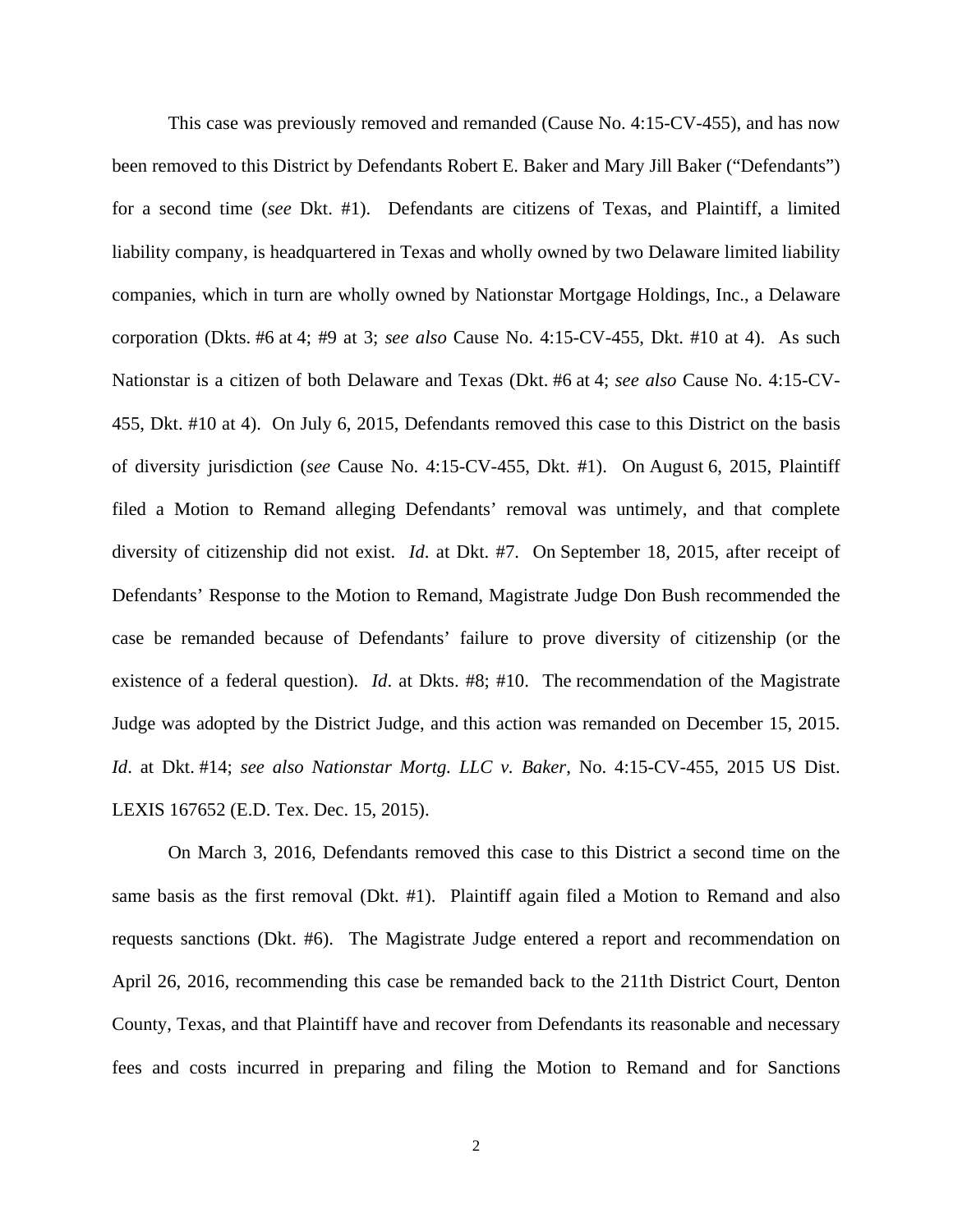(Dkt. #12). The Magistrate Judge ordered Plaintiff to file its application and verified proof of reasonable and necessary fees and costs incurred in preparing and filing the Motion for Remand and for Sanctions within seven days of entry of the report and recommendation. *Id*. On May 3, 2016, Plaintiff filed an Application for Attorneys' Fees requesting fees and costs in the amount of \$1,382.00 (Dkt. #13). On May 11, 2016, Defendants timely filed objections (Dkt. #15). On May 18, 2016, Plaintiff filed a response to Defendants' objections (Dkt. #16).

### **DEFENDANTS' OBJECTIONS**

 Under the law, a party who files timely written objections to a magistrate judge's report and recommendation is entitled to a de novo determination of those findings or recommendations to which the party specifically objects. 28 U.S.C.  $\S$  636(b)(1)(c); FED. R. CIV. P. 72(b)(2)-(3). However, "[p]arties filing objections must specifically identify those findings [to which they object]. Frivolous, conclusive or general objections need not be considered by the district court." *Nettles v. Wainwright,* 677 F.2d 404, 410 n.8 (5th Cir. 1982) (en banc), *overruled on other grounds by Douglass v. United Servs. Auto. Ass'n,* 79 F.3d 1415 (5th Cir. 1996) (en banc); *Chase Bank USA, N.A. v. McLain*, No. 1:12-CV-353, 2013 WL 713404, at \*1 (E.D. Tex. Feb. 26, 2012).

Defendants' objections state:

The recommendation was based on 28 U.S.C. § 1441(b) 'an action may not be removed on the basis of diversity if any defendant, properly joined and served, is a citizen of the stat [sic] where the plaintiff filed suit.' The Defendant ROBERT E. BAKER & MARY JILL BAKER is [sic] a citizen of Texas which is the same state of the forcible detainer action. And therefore cannot be removed to federal court. It is this part of the recommendation that the Defendant [sic] specifically objects to.

(Dkt. #15 at 3).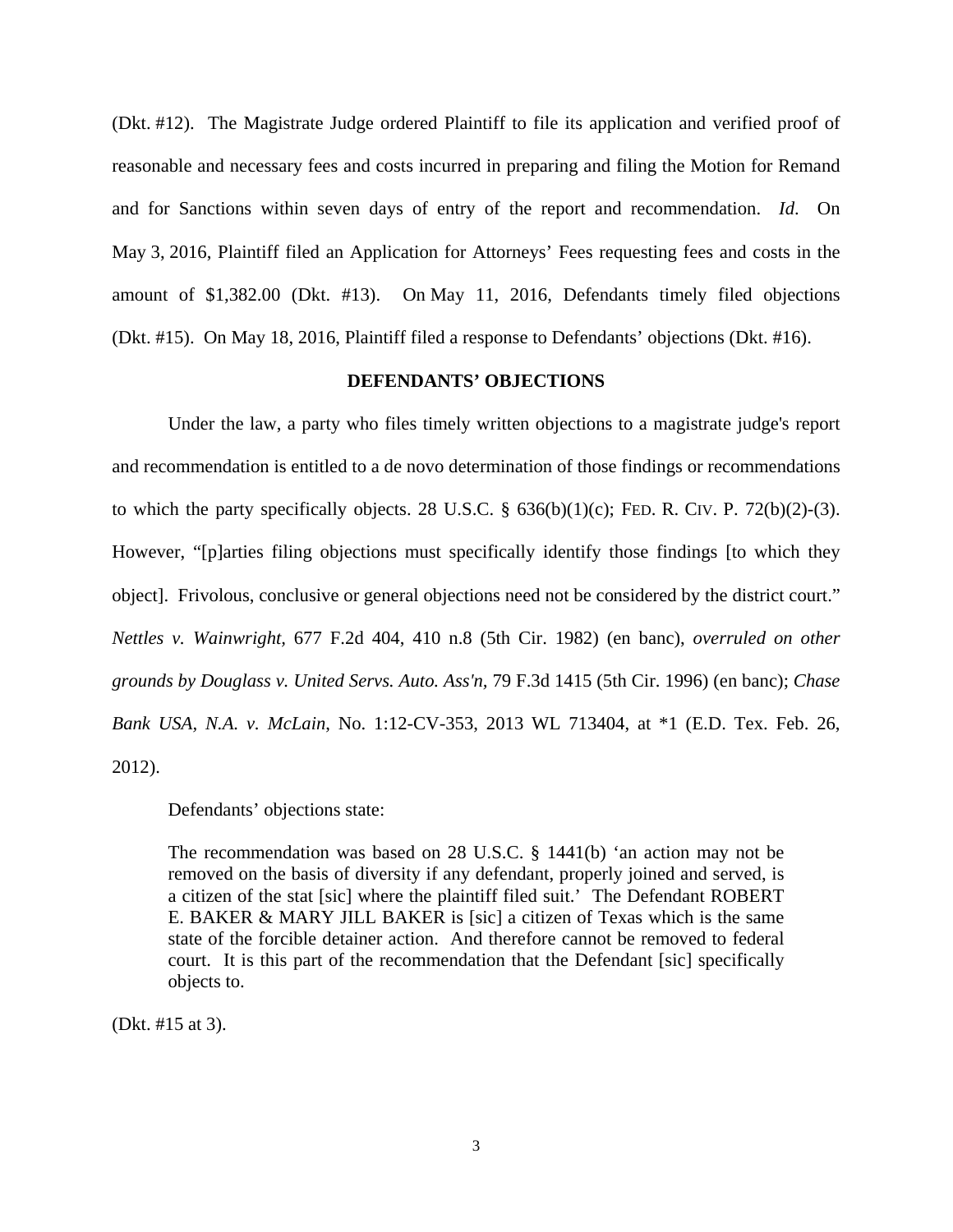The Court has undertaken a de novo review of the report and recommendation and the Court concludes that the Magistrate Judge's findings and conclusions are correct. *See Douglass,* 79 F.3d at 1429 (noting that a district court may alternatively find the magistrate judge's findings and conclusions were correct even though a party did not properly object to the report and recommendation). The Magistrate Judge clearly outlined the law regarding removal to federal court a second time where no new ground for such removal is stated, and concluded that "[t]here is no new ground for removal here ... [ and thus] Defendants are precluded from seeking removal a second time ..." (Dkt. #12 at 4-5). The Court agrees.

While "[t]he Fifth Circuit recognizes a defendant's right to seek subsequent removals after remand," a subsequent removal cannot be based upon the same ground – that is, the same "pleading or event that made the case removable." *S.W.S. Erectors, Inc. v. Infax, Inc*., 72 F.3d 489, 492 (5th Cir. 1996). Only "[i]f the defendant raises a new factual basis, [that] is not deemed adjudicated with the [prior] remand order" is a second removal proper. *Id*. at 493. *See also, Weaver v. Zurich Ins. Co*., No. 4:11-1095, 2011 WL 4007883 (S.D. Tex. Sept. 7, 2011) (involving second removal); *Leon v. Gordon Trucking, Inc.,* 76 F. Supp. 3d 1055 (C.D. Cal. 2014) (same); *Ebeling v. Scottsdale Ins. Co*., No. 08-4619, 2008 WL 4974804 (E.D. La. Nov. 19, 2008) (same); *Gray v. Stanford Research Institute,* 108 F. Supp. 639 (N.D. Tex. 1952) (same). The Court has conducted a de novo review and agrees that Defendants' first removal and second removal are virtually identical, and thus there is no new ground for removal. Accordingly, the Court finds Defendants' objections are overruled, and this case should be remanded to the 211th District Court, Denton County, Texas.

The Magistrate Judge recommended that Plaintiff have and recover from Defendants its reasonable and necessary fees and costs incurred in preparing and filing the Motion to Remand